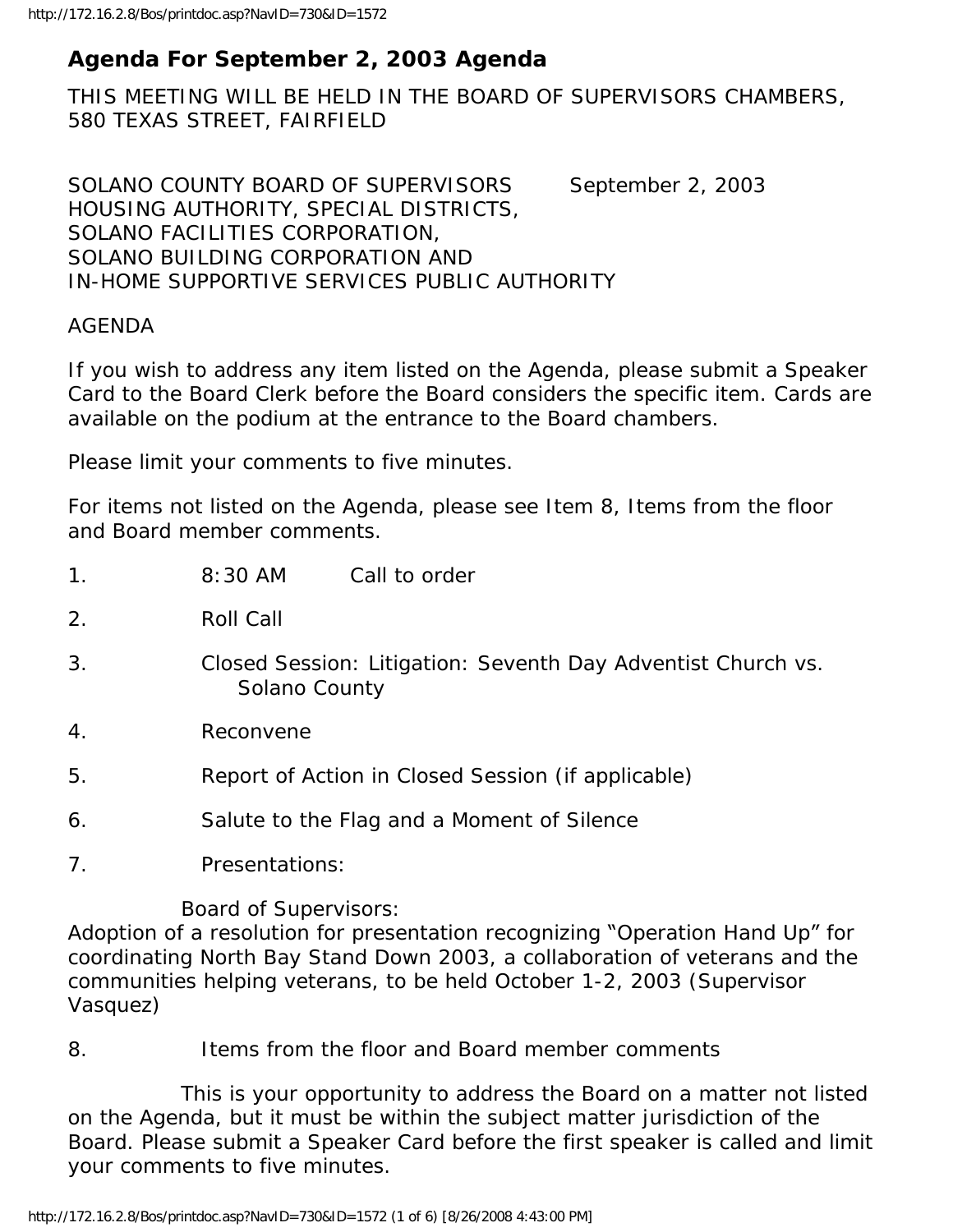# 9. Additions to or Deletions from the Agenda

10. Public Comment on Consent Calendar

 Each speaker shall have 5 minutes to address any or all items on the Consent Calendar.

- 11. Approval of the Agenda
- 12. Approval of Consent Calendar

 The Board considers all matters listed under the Consent Calendar to be routine and will adopt them in one motion. There will be no discussion on these items before the Board votes on the motion unless Board members request specific items be discussed and/or removed from the Consent Calendar.

#### CONSENT CALENDAR

#### GENERAL GOVERNMENT

- 13. Clerk of the Board of Supervisors: Approval of Minutes: None
- 14. Board of Supervisors: Approval of a proclamation recognizing September as National Drug and Alcohol Recovery Month in Solano County (Chair Kromm)

#### HEALTH AND SOCIAL SERVICES

15. Health and Social Services:

 Approval of the revised Joint Power Authority Agreement for the Solano Emergency Medical Services Cooperative (SEMSC); approval of bylaws for SEMSC

CRIMINAL JUSTICE

#### 16. Probation:

 Approval of Amendment 2 to the Agreement with ARAMARK Correctional Services, expanding the scope of services to include food service operation on a cost per meal basis for the County's Juvenile Hall and New Foundations facilities (anticipated cost of \$166,981 for FY2003/04)

#### LAND USE/TRANSPORTATION

- 17. Transportation:
	- A) Adoption of a resolution authorizing the Transportation Director to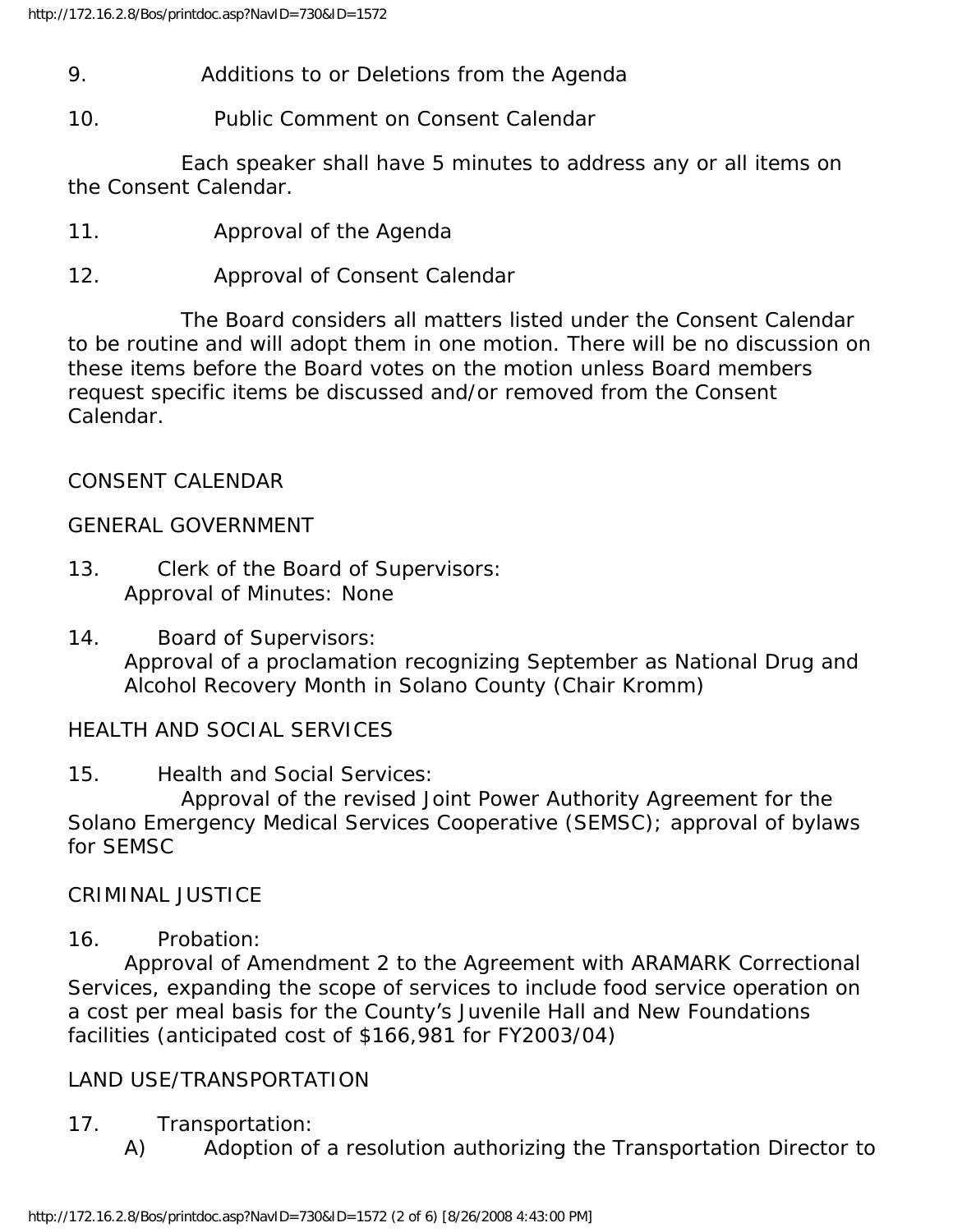apply to the Metropolitan Transportation Commission (MTC) for Transportation Development Act funds in an estimated amount of \$707,998 for FY2003/04 for road and transit projects

 B) Approval of an agreement with Synagro West Inc. relating to the impacts on County roads during the application of biosolids; authorize the County Administrator to sign the agreement

 C) Adoption of Traffic Order Number 384 establishing parking restrictions on portions of Lemon Street, Cypress Avenue and Thomas Avenue in unincorporated Vallejo

 D) Approval of an agreement with the City of Dixon for the County to provide County Surveyor services on a reimbursable basis; authorize the County Administrator to sign the agreement

 E) Adoption of a resolution of summary vacation of a portion of Creed Road (between Travis Air Force Base and Hwy 113)

18. Environmental Management:

 Approval of Amendment No. 3 to the Professional Services Agreement with Jack Harrison of Harrison and Associates for the Tri-City and County Cooperative Planning Group's Open Space Coordinator Position to extend the contract to January 31, 2004 and increase it by an amount not to exceed \$16,800 for a total contract amount of \$155,800; approve an appropriation transfer increasing appropriations from Other Professional Services in the amount of \$16,800

OTHER: None

SPECIAL DISTRICTS GOVERNED BY THE BOARD OF SUPERVISORS:

Rural North Vacaville Water District

19. Transportation:

 Adoption of a resolution approving a PG&E electrical power facilities easement and access and utility pipeline easements and right of way for water facilities from property owners to the Rural North Vacaville Water District

#### SCHEDULED CALENDAR

20. Rescheduled Consent Items: (Items pulled from Consent Calendar above)

- $(A)$  E)
- $(B)$  F)
- $(C)$   $G)$
- $D)$  H)

### GENERAL GOVERNMENT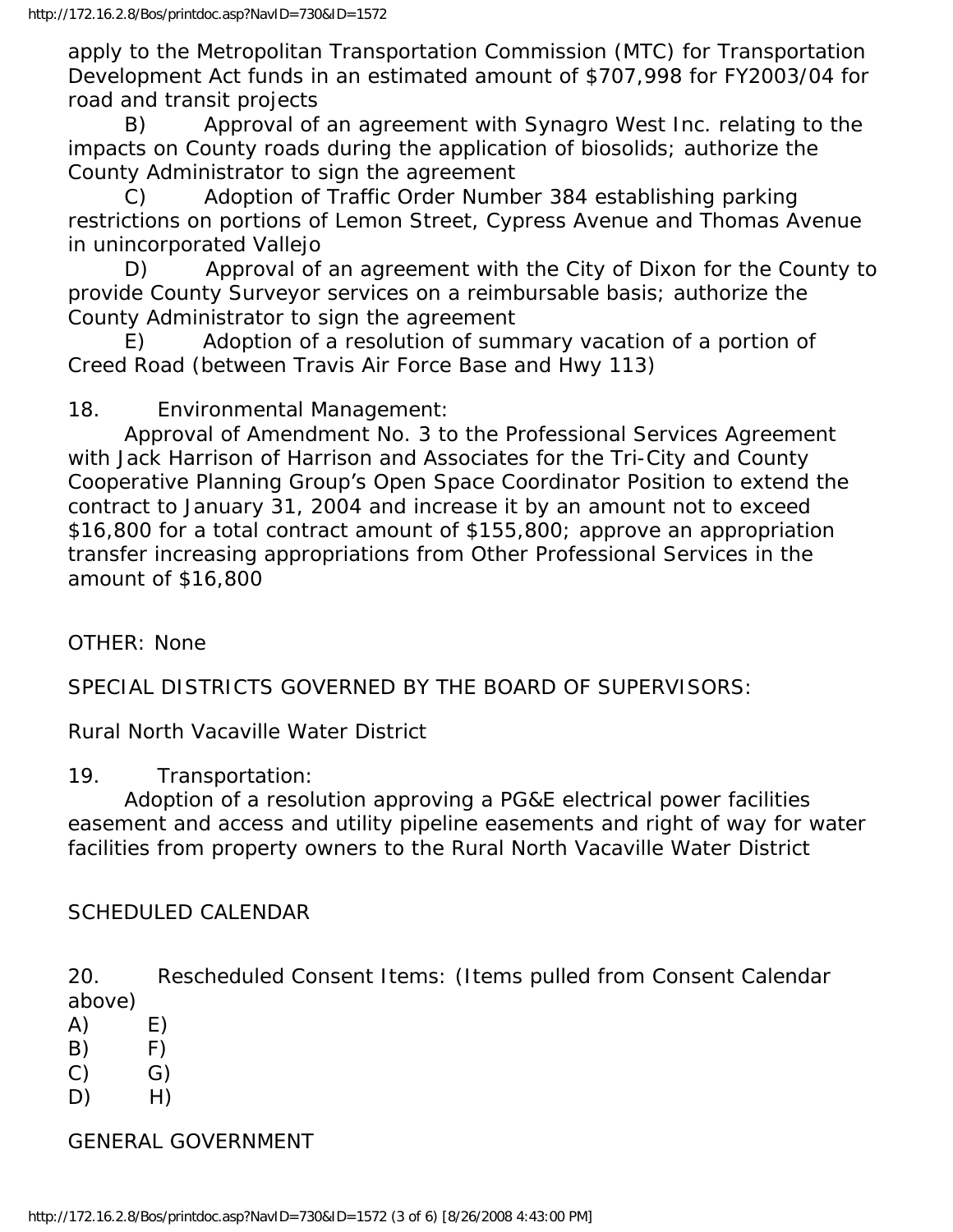### 21. County Administrator's Office:

 Consider adopting a resolution supporting Life Flight's services at the Nut Tree Airport and requesting UC Davis Medical Center to reinstate helicopter, ambulance and airplane services that were eliminated on April 1, 2003

# HEALTH AND SOCIAL SERVICES

22. Health and Social Services:

A) Consider reconstituting the membership of the Emergency Medical Care Committee (EMCC) to a five member committee consisting of one community member from each Supervisorial District; establish the EMCC as an Advisory Body to the Board of Supervisors and the Solano Emergency Medical Services Cooperative (SEMSC) on EMS activities in Solano County

B) Receive a report regarding homeless services to be provided by Health and Social Services in FY2003/04; consider approval to fund the continued operation of showers for the homeless at Mission Solano; approval of an appropriation transfer in the amount of \$17,500 from General Fund Contingencies to fund the requested increase in County Contribution to Health and Social Services (4/5 vote required); approval of an appropriation transfer increasing appropriations for the Health and Social Services Department in the amount of \$17,500 and reflect the transfer of that amount of resources from the General Fund to the Health and Social Services Department (4/5 vote required) (Continued from August 26, 2003)

CRIMINAL JUSTICE

### LAND USE/TRANSPORTATION

### 23. Transportation:

Conduct a noticed/published hearing to consider adoption of a resolution requesting the Local Agency Formation Commission (LAFCo) to form a new countywide County Service Area (CSA) to provide street lighting services and the dissolution of the County's four existing street lighting CSAs and four existing lighting districts into the newly formed countywide lighting CSA; adoption of four (4) resolutions dissolving the existing lighting districts; direct staff to retain sufficient funding in the countywide lighting CSA to complete the installation of street lights

OTHER: None

### MISCELLANEOUS ITEMS

24. Appointments/Resignations to Boards and Commissions:

A) Board of Supervisors:

 Appointment of W. James Sams to the Solano County Fair Board of Directors (District 3)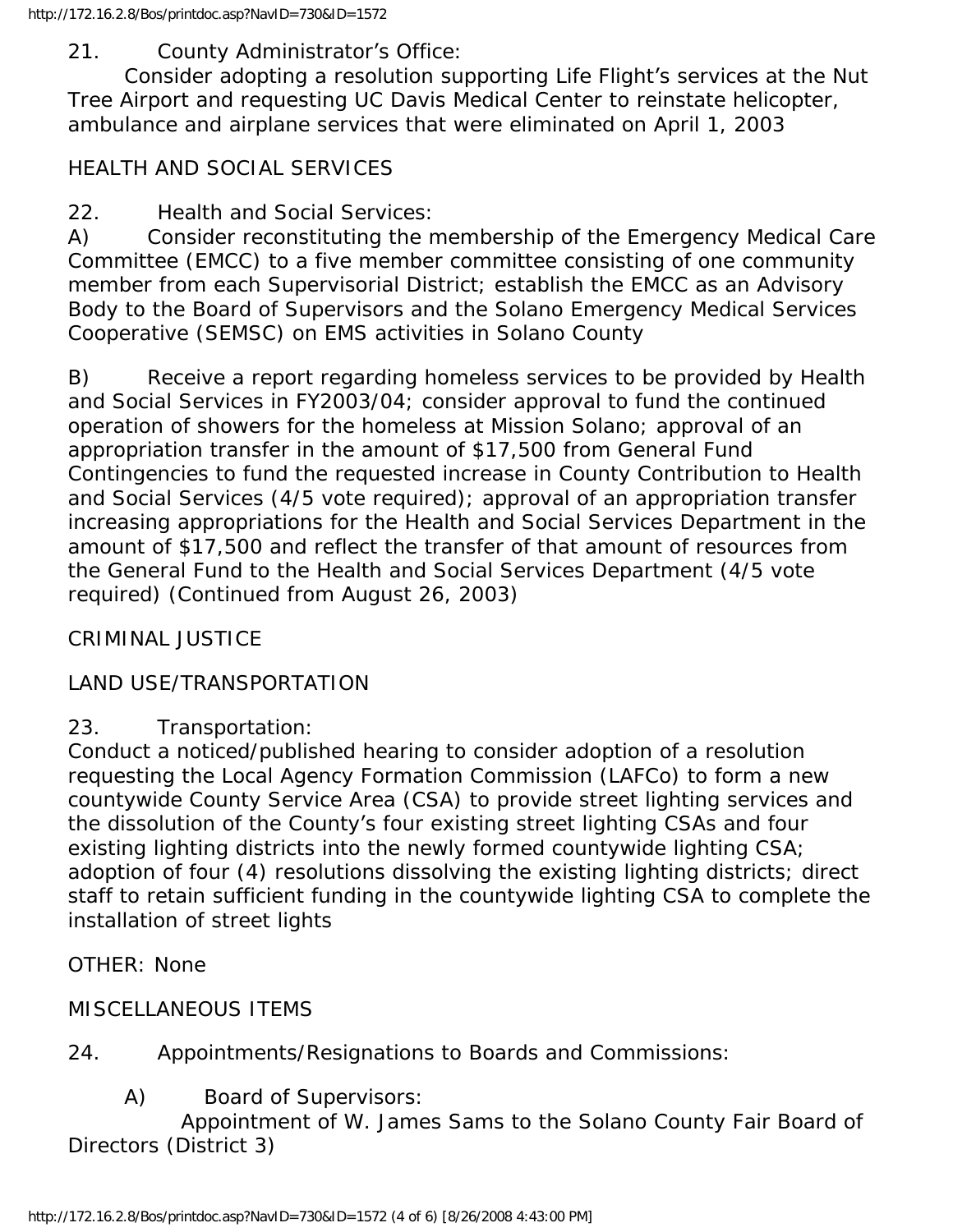B) Board of Supervisors:

 Reappointment of Eugene (Pete) Lightfoot and William (Nick) Smith to the Suisun-Fairfield Cemetery District (District 3)

C) Board of Supervisors:

 Appointment of Warren Sheldon to the Suisun Fire Protection District (District 3)

D) Board of Supervisors:

 Appointment of Deborah Gossell to the First Five Solano Commission (District 4)

E) Board of Supervisors:

 Appointment of Dorothy Schenk to the Library Advisory Council (District 3)

25. Adjourn:

#### MEETING CALENDAR

9/2 6:30 p.m. SIDS Advisory Committee, 300 Hospital Dr., Medical Staff Meeting Room, Vallejo 9/2 6:30 p.m. Solano County Children & Families Commission, Health & Human Services Center Multipurpose Rm., 2101 Courage Dr., FF 9/3 9:30 a.m. BAAQMD 939 Ellis St., San Francisco 9/3 Noon Children's Alliance, Suisun Community Center, 611 Village Drive, Suisun 9/3 1:30 p.m. ABAG Regional Planning Comm. 9/4 10:00 a.m. Solano County Zoning Administrator, 47 0 Chadbourne Rd., 2nd Floor, FF 9/4 1:00 p.m. BCDC, S.F. Downtown Center, 425 Market St., San Francisco 9/4 7:00 p.m. Solano County Planning Commission, Board of Supervisors Chambers, 580 Texas St., FF 9/8 10:00 a.m. LAFCO, Board of Supervisors Chambers, 580 Texas St., FF 9/9 9:00 a.m. Board of Supervisors, 580 Texas St., FF 9/9 4:00 p.m. Maternal, Child, and Adolescent Health Advisory Board, 275 Beck Ave., Conf. Rm. 1, FF 9/10 9:00 a.m. Yolo-Solano Air Quality Management District, 1947 Galileo Court, Suite 103, Davis 9/10 6:00 p.m. Alcohol and Drug Advisory Board, 2101 Courage Dr., FF 9/10 6:00 p.m. Solano Transportation Authority Board,